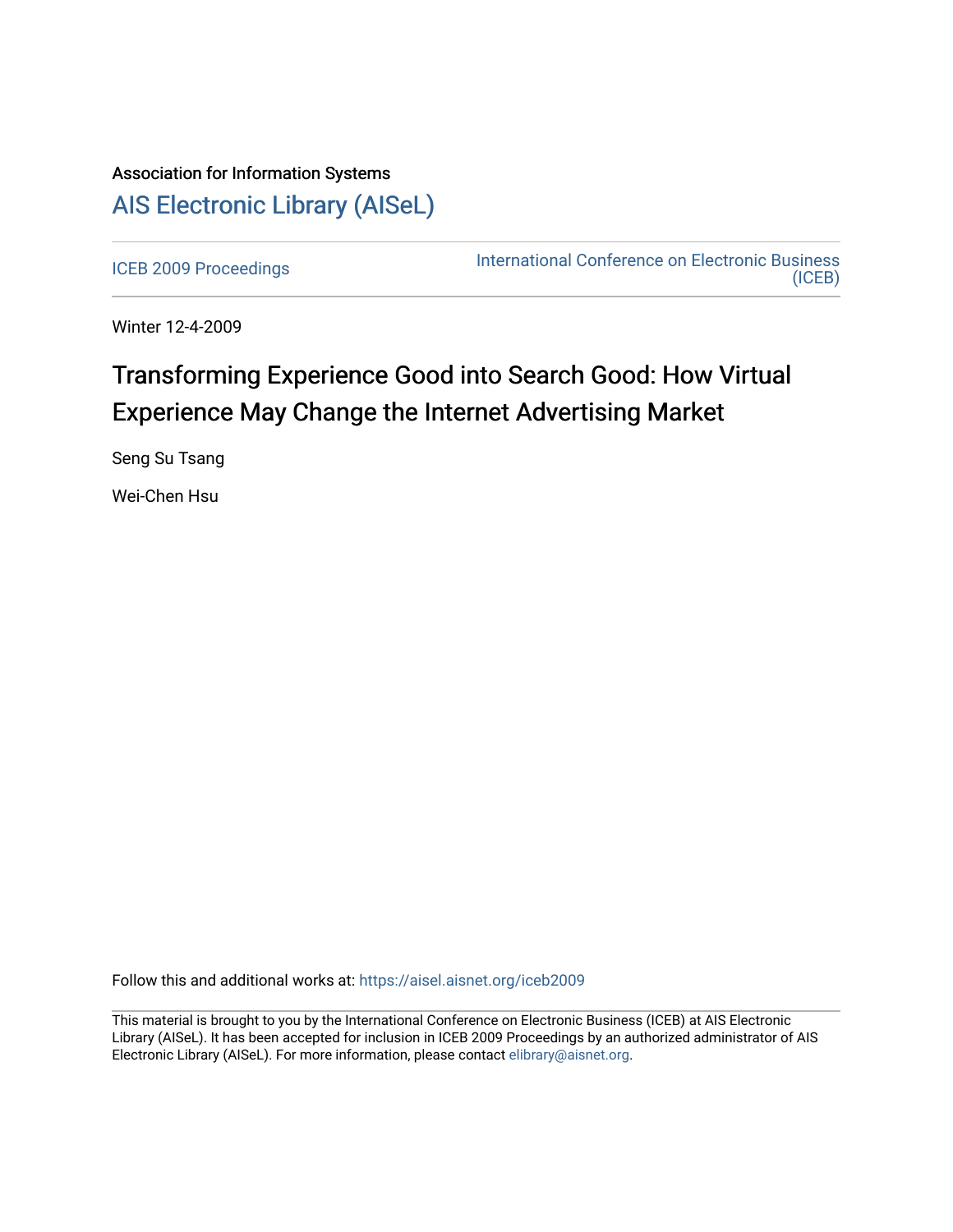## **TRANSFORMING EXPERIENCE GOOD INTO SEARCH GOOD: HOW VIRTUAL EXPERIENCE MAY CHANGE THE INTERNET ADVERTISING MARKET?**

Seng Su Tsang<sup>1</sup> and Wei-Chen Hsu

Department of Business Administration Department of Industrial Engineering and Management National Taiwan Universtiy of Science and Technology Yuan Ze University

<sup>1</sup>tsagn@mail.ntust.edu.tw

### **Abstract**

Prior research indicates that goods contain either search or experience attributes and those that are categorized as search goods may induce more product information search efforts prior to purchase. Considering the low search cost online, search goods could easily prompt even more search efforts. However the experiment results of this study indicate an interesting finding that seem to go against this projection by showing more search efforts (including online advertisements click-throughs and searching time) for experience goods than for search goods. Explanations to the finding which in part echoing Klein's (1998) proposition of virtual experience are provided and implications for online advertising are drawn.

**Keywords:** Online advertising, search goods, experience goods

## **Introduction**

Since the inception of online advertising in 1994, internet advertisement has become the major growth source in advertising (Robinson, Wysocka, & Hand, 2007). In light of a unique feature – interactivity – with which this new advertising vehicle carries, pay-for-clicks on online advertisements is currently a widely adopted pricing mechanism for internet advertising. Therefore, factors that could trigger click-through on advertisements receive research attention (C. H. Cho, 2003; Robinson, et al., 2007). While research attention is drawn to evaluate and optimize this new advertising vehicle, the declining click-through rate of advertisements (Chatterjee, Hoffman, & Novak, 2003) casts shadows on this new vehicle. Klein (1998) indicates that the online advertising may not be analogous to traditional media, such as, TV, radio, newspapers and magazines. By reviewing prior research, she contends that consumers' prepurchases and ongoing information acquisition processes in this new medium could be vastly different from traditional ones in several dimensions, including the amount of total search, the number and types of sources consulted, and the distribution and weighting of information gathered from these sources.

To explore this new medium, Klein adopts the

information economics' approach (Nelson, 1974; Stigler, 1961) -- consumer information search behavior -- and draw an important implication in consumer information search process. Klein contends that the low cost of online information search could transform the experience good into search good with the prevalent virtual experience online; as a result, advertising could play a role which serves better value than simply being a signal (Klein, 1998, p. 201).

 Klein's assertion may turn the advertising market into a new feature with regards to consumer information search behavior as follows. First of all, the product information economics theory that is drawn by Nelson and Stigler defines that the search goods are products dominated by product information attributes which can be acquired by perspective consumers prior to purchase whereas the experience goods are products dominated by information attributes that can only be appreciated after purchase and use. Without "virtual experience," it implies: Since the cost of product information browsing on web is low, the value of search goods, such as dresses and magazines, can be estimated by buyers prior to purchase; therefore, buyers may exert more information searching efforts prior to purchase – more click-throughs on web pages  $-$  for instance. On the other hand, experience goods that can only be appreciated after purchase and use, such as canned tuna fish and computers, may induce few browsing efforts. Furthermore, if virtual experience is provided, experience goods could be transformed into search goods (as Klein has contended). This transformation may result in a huge advertising market since there will be a huge amount of goods holding "search" attributes that demand advertisements. And the demands are fueled with low search cost in internet.

 In sum, if without the sharing of virtual experience online, according to Nelson's theory the internet may induce more online information searching efforts for search goods because of the low cost associating searching efforts. An important implication for advertising is that the search goods may combine the experience goods to generate more advertising demands as well as supplies than in the traditional media.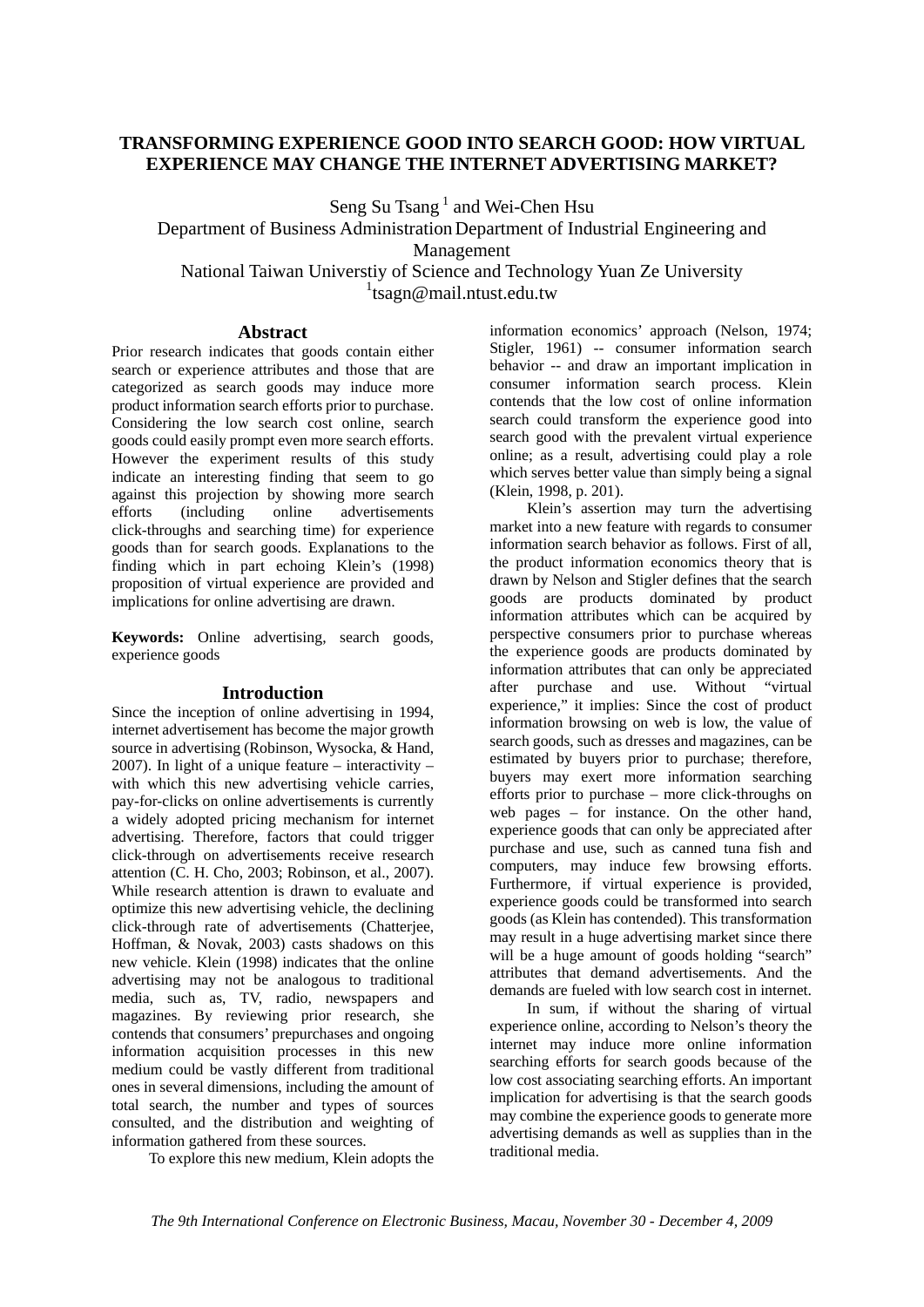However, our experiments reveal a surprising result that goods' experience attributes affect click-throughs as well as search time positively at a significant level; whereas goods' search attributes affect negatively at a marginal significant level. After inspecting the web pages browsed by the participants of experiments, this "anomaly" at the first glance can be understood as analogous to Klein's assertion of "virtual experience," in which experience goods are transformed into search goods which call for certain amount of search efforts, particularly on electronic forums and blogs in internet. Nevertheless, the virtual experience transformation cannot account for the reduction of search efforts for search goods observed in this experiment. And this is likely attributed to the information qualities of search goods that their information is easily obtained in a chart of comprehensive side-by-side comparison; buyers rarely need to take further actions to search for information.

 In the following, we will go over prior research on internet advertising and consumer's product information search behavior. The research method and data analysis models are laid out in Section 3. Section 4 shows the experiment results, while conclusions and implications are delineated in Section 5.

#### **Literature review**

Internet advertising in recent years has become an important alternative (C.-H. Cho, 1999; C.-H. Cho, Lee, & Tharp, 2001; Hofacker & Murphy, 2000; Leckenby & Jongpil, 1998) to traditional media, such as newspapers, magazines and television. As more visitors viewing the internet, internet advertising becomes the major vehicle to reach consumers who used to acquire product information from conventional media yet switched to the internet nowadays (Hofacker & Murphy, 2000). A subsequent question will be "How is this new advertising medium different from its traditional counterparts?"

 For instance, how may the performance of internet advertising be measured (Briggs & Hollis, 1997; Lisa R. Klein, 1998; Leong, Huang, & Stanners, 1998; Shamdasani, Stanaland, & Tan, 2001)? Several studies (Hoffman & Novak, 1996; Leckenby & Jongpil, 1998; Leong, et al., 1998; Novak, Hoffman, & Yung, 2000) are set to align this new advertising medium along with its conventional counterparts. This alignment may endow an important implication where one could, directly or with minor adjustments, apply traditional measurements to this new medium.

#### *Product information qualities*

While attention are drawn to the linkage between the

newbie and the existing ones, Klein (1998) raises a concern of overlooking the potentials of interactive media, such as the internet environment. Klein begins her assertion with Philip Nelson's renowned theory on product information search (Nelson 1970; Nelson 1974).

 When Nelson (1970) proposes the product information concept of search versus experience product qualities, the key is whether or not buyers can inspect products and collect information with respect to the resulted consumption utilities prior to purchase. Dress for one is a product that Nelson uses as an example to illustrate the search good since buyers oftentimes can inspect dresses in stores and envisage the utilities of the dresses. Canned tuna fish on the other hand, is used as an example for experience good since buyers oftentimes can only taste it after it has been purchased. Thus, an important distinction between the two is whether or not a product's consumption utilities could be well perceived by objective product statements. If yes, then during purchasing products, buyer may focus solely on the comparison of product statements; as a result, information collecting would be essentially prior to purchase. If product's objective statements explain little about the resulted consumption utilities, such as the canned tuna fish, buyers may just buy the product and experience it by themselves to evaluate product values. And this is where brand building weights in.

The distinction of product information attributes in terms of "search" quality and "experience" quality poses important implications in advertising as Nelson (1974) concludes: Since search efforts come with cost, Nelson contends that in regard to different brands, buyers may reduce the sampling size when search cost rises. Moreover, firms that produce search goods may try to use advertisements to persuade perspective buyers. In sum, search goods oftentimes are the drivers in advertisements.

#### *Information search effort measurement*

An important implication of Nelson's (as well as Stigler's) theory on consumer's information search behavior is: consumer may keep searching product information until the costs accumulated during the search efforts are grater than the benefits acquired by the search efforts (Kulviwat, Guo, & Engchanil, 2004). While this cost-benefit projection is appropriate within traditional media (Guo, 2001), would it be the same situation for the new media – the internet? As stated above, the internet provides a user-friendly environment in exceptionally low cost either posting or searching for product information. Since product information of search goods is beneficial, that is, the more the better, the information search campaign may keep running and this momentum remains high in internet because the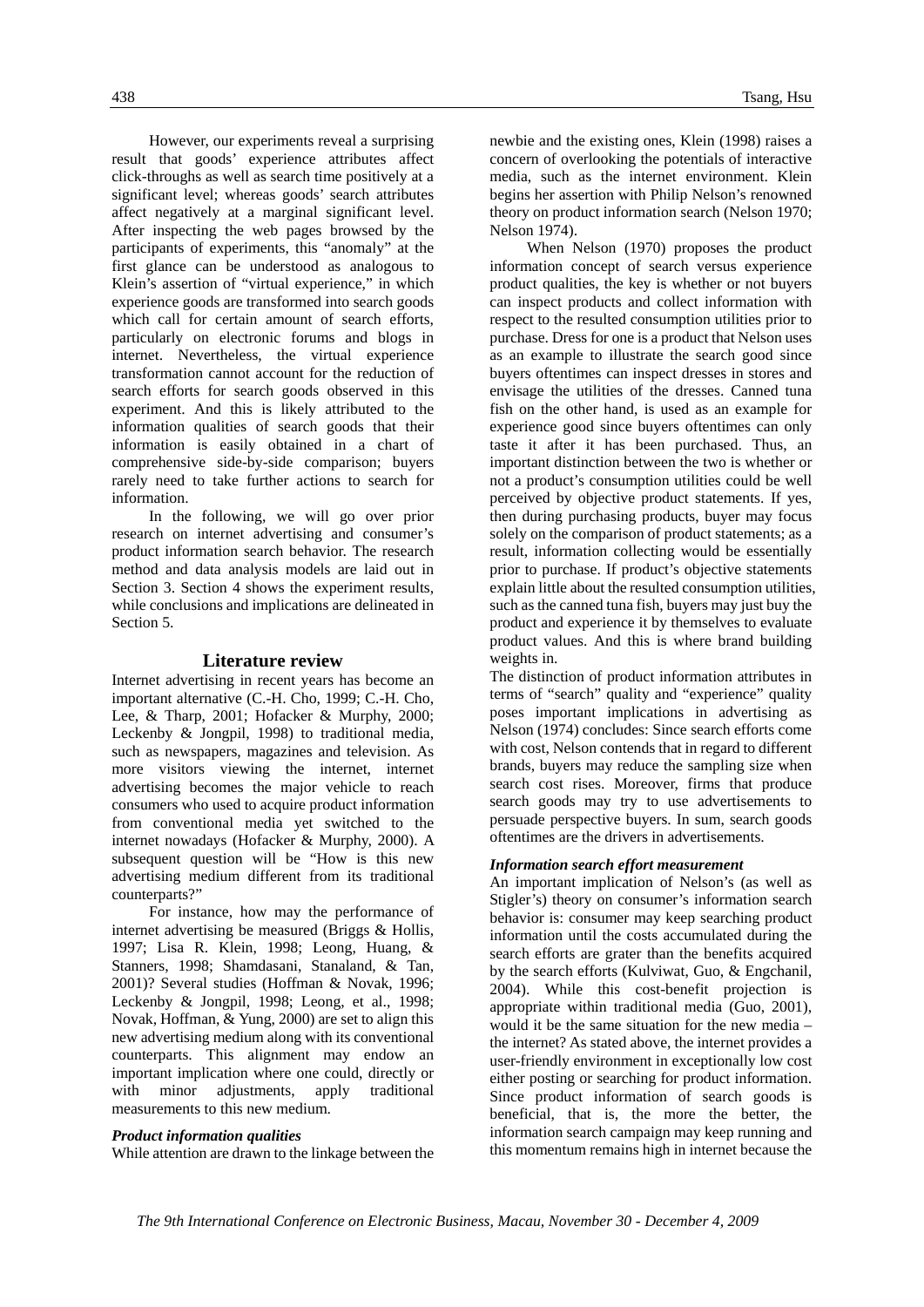search costs are much lower than those in other media. However, the low search costs in internet may not affect consumer's demand for product information of experience goods which can only be appreciated after being experienced.

#### *Click-through*

To verify the assertion above, it requires effective measures that are associated with information search efforts in internet. For traditional media, Klein and Ford (2003) summarize the measures associated with consumer information search efforts adopted in prior studies. And the time spent in searching is proposed as the measure for total search efforts.

 Besides, within the internet environment, another measure – the click-throughs – may well serve as a good measurement. To the internet users, the most convenient and widely used function is the "click"; it acts as a magic wand; by clicking (mostly through the mouse) on certain icons, the intended functions attached to the icons would start performing. Accordingly, advertisers insert enormous amount of advertisements in different features on web pages, trying to catch web visitors' attention. Web visitors can point their mice, click on any of the advertisement icons, and be re-directed to the intended web sites or pages. This process is coined as the "click-through." Technically, the process is achieved with the help of IP (Internet Protocol) address abiding with each web page. By monitoring the click-through behavior, advertisers are able to investigate whether or not web visitors are interested in the advertisements on web pages. In other words, the click-through could be an appropriate tool in determining whether or not a web visitor is aware of and attracted to the presence of the advertisements on web pages (Briggs & Hollis, 1997; Hofacker & Murphy, 2000).

#### *Hypotheses*

Applying Nelson's theory to the internet advertising case, one may expect more click-throughs when searching for the search goods than for the experience goods for two reasons. Firstly, according to the theory, search goods would generate more search efforts before purchase because information regarding product utilities is sufficient for making purchase decisions; As a result, we expect more search efforts, including time-spent and click-throughs, for search-good product information search than for experience-good. Secondly, searching on internet is less costly than traveling to different shops, going over different magazines, or viewing over several TV advertisements, consequently, more online searching efforts could be induced for search goods. In sum, we draw two hypotheses to be tested as follows:

H1: Search goods induce more information

searching time than experience goods do.

 H2: Search goods induce more click-through on advertising banners than experience goods do.

#### **Method**

To test our hypothesis, we use quasi-laboratory experiments to record experiment participants' online searching paths for further analyses. In the following we will describe the design of the experiments and the modeling for data analyses.

#### *Experimental design*

The data was collected in two stages. Firstly, we asked 60 students (will be referred to as the subjects hereafter) to present their attitudes toward search and experience qualities using a 7-point scale (from -3 to 3) with respect to twenty-four popular products taken from a government sponsored information providing web site. According to Nelson's theory, experience goods are the products with utilities that cannot be justified by customers before purchase and use, whereas search goods can be compared solely based on product specifications. Then we chose six products for the next stage experiments. Of the six products, two (a computer magazine and a Taipei-Kaohsiung fly ticket) are in the search goods domain with the highest average search attitude, another two (a mobile phone and a color ink-jet printer) are in the mid of the two qualities, and the other two (a notebook computer and a computer game) are in the experience goods domain with the highest average experience attitude.

 In the second stage, we asked other 33 subjects to participate in a shopping experiment. These subjects were asked to assume that they were perspective buyers of the six chosen products and needed to collect the product information on the web. The subjects browsed through the internet to search for the product information. All of the web pages that subjects went through were recorded in the log files in dedicated computers. In particular, the IP addresses with respect to each web page that the subjects visited were recorded. The log files were our raw data for further analyses. The subjects were requested to finish the search within 90 minutes and were paid 300 NT dollars. For readers' reference, the regular pay for the odd-jobs students do on campus is around NT\$ 80 dollars/hour. After the search for the product information was finished, subjects were asked to fill out a questionnaire about product involvement, subjective impressions of the adequacy of information on the web, satisfaction regarding the information they collected through their search and demographic information.

 The experiment was conducted with real web pages, that is, we did not set any limitation to the web pages the subjects can access. Consequently, the collected raw data and the log files contained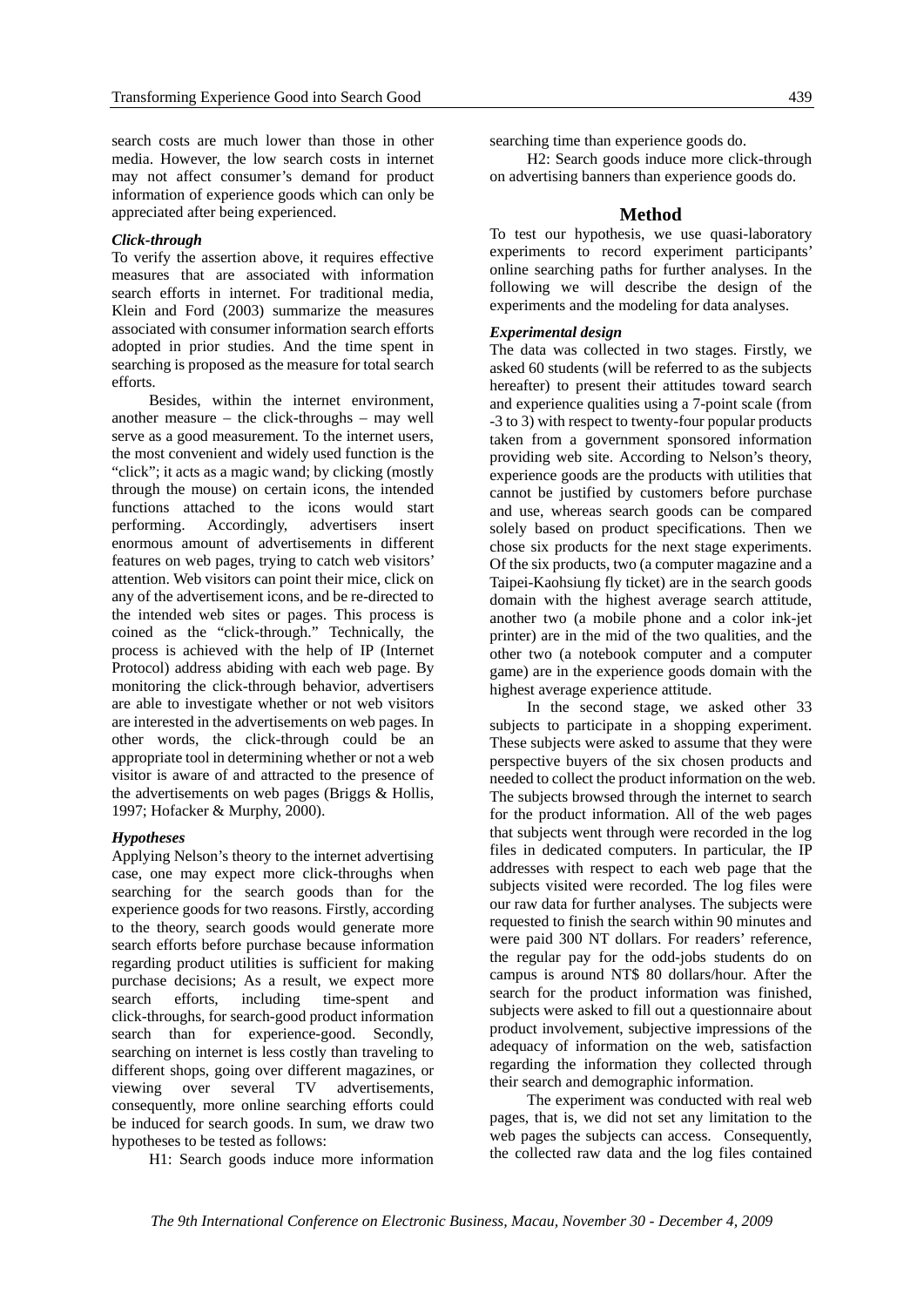web pages that did not carry any advertisement. Thus, the collected web pages were firstly divided into two categories depending on the presence of any advertisement. For testing purposes we only analyzed those web pages where advertisement appeared. We investigated whether or not subjects chose to click the advertisements icons/banners.

#### *Variable measurement*

In addition to the dependent variable (searching time-spent and the number of click-throughs), our independent variables included the "search quality" and the "experience quality." The two variables were measured in a 7-point scale. The subjects were asked whether or not that the goods' qualities could be verified with search efforts before procurement.

 Eight additional variables were also measured for control purposes. "Price" was measured in a 5-point scale; the subjects were asked to indicate whether or not the goods were expensive given his/her disposable incomes. "Product involvement" was measured with Zaichkowsky's Scale for Personal Involvement Inventory (Zaichkowsky, 1994). This factor is due on Torres and Briggs's (2007) finding where it indicates that advertisements could induce favorable consumer attitudes for low-involvement products without affecting the high-involvement ones. "Advertisement types" were coded "1" for banner-type advertisement and "0" for others. "Experience with the internet" measured the degree to which the subjects were acquainted with the internet in terms of years. "Average hours on the web per day" measured the average time that the subjects spent on the web in terms of hours. "Purchase style" asked the subjects to report their habits of shopping. Finally, gender and students' seniority at the university were also recorded.

#### *Data analyses*

Since one of the dependent variable, the number of clicking through internet advertising, is a countable number, we could either use the Poisson regression or the negative binomial regression to analyze (Cameron & Johansson, 1997; Le, 1998; Long, 1997; Long & Freese, 2006). The two models are briefly described as follows.

Let  $Y_i$  be the dependent variable, then the typical Poisson regression is:

$$
P(Y_i|\lambda_i) = \frac{(\lambda_i)^{Y_i} \exp(-\lambda_i)}{Y_i!}
$$

where  $E(Y_i) = \lambda_i$  depicts the mean of  $Y_i$ , which in Poisson regression is assumed to be equal to its variance, noted  $Var(Y_i)$ . For the studied cases, there might be several independent variables that trigger clicking through the internet advertisements. As a result, the relationship between  $\lambda_i$  and those

independent variables is:  $E(Y_i) = \lambda_i = \exp(x_i \beta)$ .

To estimate the regression coefficients, one can use the Maximum Likelihood Estimation (MLE) as follows,

$$
L(\beta) = \prod_{i=1}^{n} \frac{\left[\exp\left(x_{i}\beta\right)\right]^{y_{i}} \exp\left[-\exp\left(x_{i}\beta\right)\right]}{Y!}
$$

If the assumption  $E(Y_i) = Var(Y_i) = \lambda_i$  is not supported, then one can assume that the  $\lambda_i$  follows a random distribution, for example the Gamma distribution, and solve the problem with the negative binomial regression. In this model, the dependent variable is parameterized with  $\alpha$  and  $\theta_i$  as follows,

$$
P(Y_i|\alpha, \theta_i) = \int p(Y_i|\lambda_i) g(\lambda_i|\alpha, \theta_i) d\lambda_i,
$$
  

$$
= C_{\lambda}^{x_i \cdot \alpha - 1} \left(\frac{\theta_i}{\theta_i + 1}\right)^{x_i} \left(\frac{1}{\theta_i + 1}\right)^{\alpha},
$$

Where

$$
P(Y_i|\lambda_i) = \frac{(\lambda_i)^{Y_i} \exp(-\lambda_i)}{Y_i!},
$$
  

$$
g(\lambda_i|\alpha,\theta_i) = \frac{1}{\theta \Gamma(\alpha)} \left(\frac{\lambda_i}{\theta_i}\right)^{\alpha-1} \exp\left(-\frac{\lambda_i}{\theta_i}\right)
$$

and 
$$
\lambda_i \sim \text{Gamma}(\alpha, \theta)
$$
. Consequently, the mean is

$$
E(Y_i|\alpha,\theta_i) = \alpha \cdot \frac{\theta_i}{\theta_i+1} \cdot \left(\frac{1}{\theta_i+1}\right)^{-1} = \alpha \theta_i,
$$

and the variance is

$$
Var(Y_i|\alpha, \theta_i) = \alpha \cdot \frac{\theta_i}{\theta_i + 1} \cdot \left(\frac{1}{\theta_i + 1}\right)^{-2} = \alpha \theta_i(\theta_i + 1)^{-1}
$$

After incorporating those independent variables into the previous equation, we arrive

$$
E(Y_i|\alpha,\theta_i)=\alpha\theta_i=\exp(x_i\beta).
$$

By applying MLE on  

$$
I(\theta) \stackrel{\text{d}}{\prod} f(x) = \frac{\text{d}}{\prod} f(x) e^{x + \alpha x} \left( \frac{\theta}{\theta} \right)^{x}.
$$

$$
L(\beta) = \prod_{i=1}^{n} f_i(Y_i) = \prod_{i=1}^{n} C_{Y_i}^{Y_i + \alpha - 1} \left( \frac{\theta_i}{\theta_i + 1} \right)^{Y_i} \left( \frac{1}{\theta_i + 1} \right)^{\alpha},
$$

 $\alpha \theta_i = \exp(x_i \beta)$  is obtained.

 An immediate question is then raised: which model is appropriate for the present analysis? In most empirical cases, the variances are significantly greater than the means, which is called "overdispersion (Cameron 1986)." To investigate whether it is a case of overdispersion, it is essential to test the following hypotheses:

$$
H_0: r(\theta) = 0
$$
  

$$
H_1: r(\theta) \neq 0
$$

Two testing procedures can be applied:

either the Likelihood ratio test (LRtest):  $T_{LR} = -2 \Big[ L \Big( \widetilde{\theta}_{Poisson} \Big) - L \Big( \widetilde{\theta}_{NB} \Big) \Big]$ . If  $T_{LR} > \chi^2(n \cdot \alpha)$ , then the hypothesis  $H_0$ :  $r(\theta) = 0$  is rejected. That is to say, the negative binomial is more appropriate. or the Wald test:

$$
T_{_w}=r\Big(\!\hat{\theta}_{_u}\Big)\!\left\{\!\frac{\partial r(\theta)}{\partial\theta}\bigg|_{\theta_{_u}}\!\!\left[\frac{1}{n}\hat{A}\Big(\!\hat{\theta}_{_u}\Big)^{\!-1}\right]\!\!\frac{\partial r(\theta)}{\partial\theta'}\bigg|_{\theta_{_u}}\right\}^{-1}r\Big(\!\hat{\theta}_{_u}\Big)^{\!-1}
$$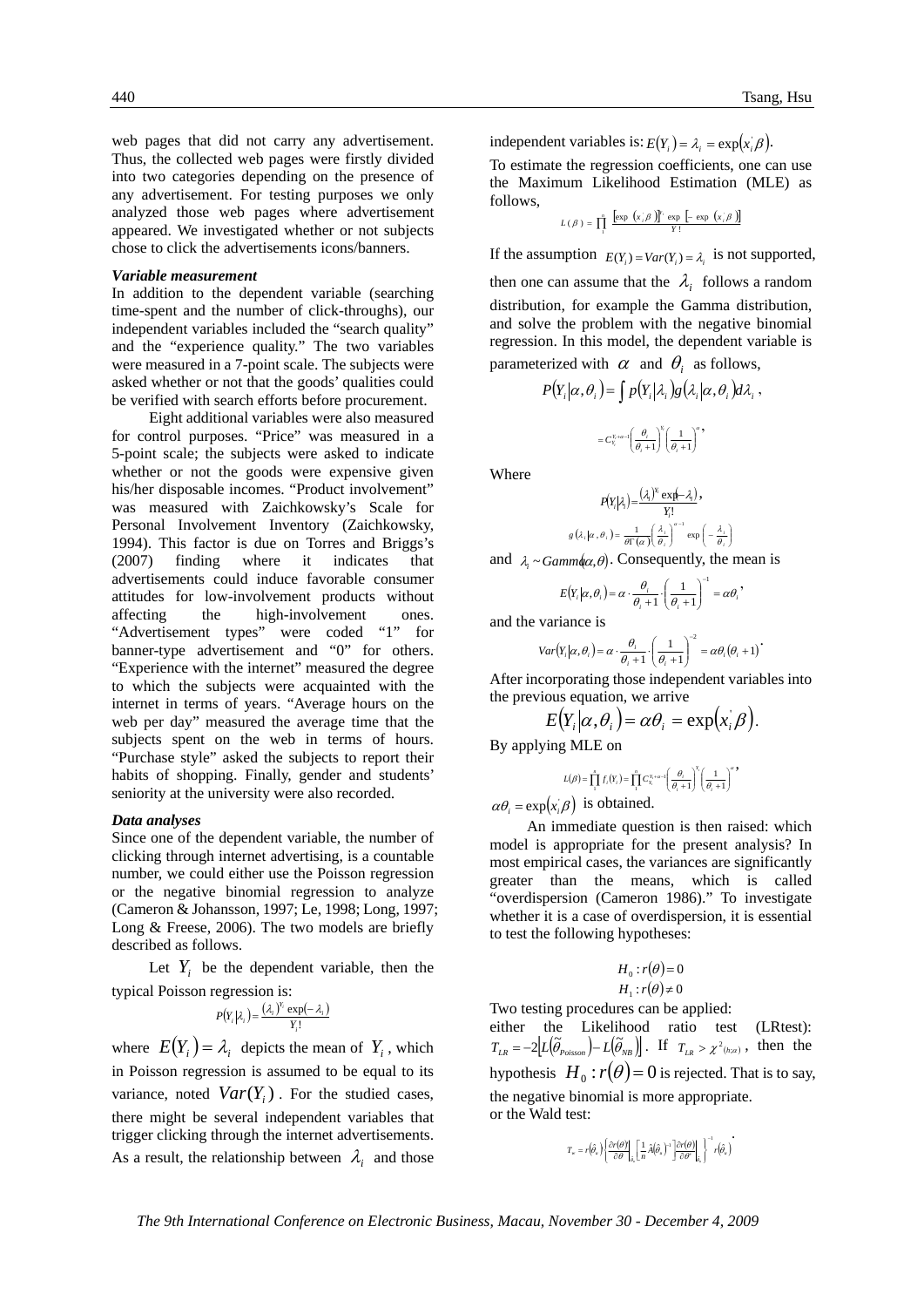If  $T_w > Z_\alpha$ , then the hypothesis  $H_0: r(\theta) = 0$  is rejected.

#### **Results**

#### *Manipulation check*

First of all, subjects' attitudes toward both "search quality" and "experience quality" are presented in Table 1, where the *student t-values* with respect to the search quality and experience quality are listed in the second and the third columns. Student t-tests are performed to test whether or not the two qualities are greater than zero.

Table 1- Paired Student-t-tests on attitudes to search vs. experience

|                             | Search   | Experience |
|-----------------------------|----------|------------|
| Computer game               | $-0.80$  | $3.59**$   |
| Notebook computer           | $-0.24$  | $3.93**$   |
| Color inkjet printer        | 0.53     | $2.79**$   |
| Mobil phone                 | $-0.24$  | $2.27**$   |
| Computer magazine           | 1.94*    | $-0.15$    |
| Taipei-Kaohsiung fly ticket | $3.71**$ | $-1.49$    |
|                             |          |            |

This result indicates that computer game and notebook computer represent experience goods whereas computer magazine and Taipei-Kaohsiung fly ticket fall into the category of search goods. In terms of the color inkjet printer and mobile phone, according to the first stage result, they are supposed to be classified in the mid of the experience goods and the search goods. The subjects hired for the second stage experiments seem tend to recognize them as experience goods. Nevertheless, this does not affect our hypothesis testing.

#### *Descriptive statistics and the correlation check*

Before the regressions, we conduct a correlation analyses on the independent and the control variables. Table 2 shows the correlations. Given the minor correlations for some variables, co-linearity may not be of concern to our regression analyses.

Table 2– Correlations between each independent variable

|                       |       | (1)      | (2)             | (3)      | (4)      | (5)  | (6)      | (7)     | (8)     | (9)      |
|-----------------------|-------|----------|-----------------|----------|----------|------|----------|---------|---------|----------|
| $(1)$ Search          | good  | 1        |                 |          |          |      |          |         |         |          |
| index                 |       |          |                 |          |          |      |          |         |         |          |
| $(2)$ Experience      | good  | $-0.51*$ | 1               |          |          |      |          |         |         |          |
| index                 |       |          |                 |          |          |      |          |         |         |          |
| $(3)$ Price           |       | $-0.06$  | 0.08            | 1        |          |      |          |         |         |          |
| $(4)$ Product         |       |          |                 |          |          |      |          |         |         |          |
| involvement           |       | $-0.05$  | 0.03            | 0.05     | 1        |      |          |         |         |          |
| (5) Advertisement     |       | 0.00     | 0.00            | 0.00     | 0.00     | 1    |          |         |         |          |
| types (1:banner)      |       |          |                 |          |          |      |          |         |         |          |
| $(6)$ Gender          |       | 0.09     | $-0.10*$        | $-0.01$  | $0.14*$  | 0.00 |          |         |         |          |
| (7) School years      |       | $-0.06$  | $-0.08$         | $-0.11*$ | 0.09     | 0.00 | $0.22*$  | 1       |         |          |
| (8) Experience        | with  |          |                 |          |          |      |          |         |         |          |
| internet              |       | 0.01     | 0.05            | $-0.02$  | 0.10     | 0.00 | $0.41*$  | $0.47*$ | 1       |          |
| (9) Average hours on  |       |          | 0.03<br>$-0.08$ | 0.03     | $-0.15*$ | 0.00 | $-0.05$  | $0.27*$ | $-0.02$ | 1        |
| web per day           |       |          |                 |          |          |      |          |         |         |          |
| $(10)$ Purchase       | style |          | $0.13*$         | 0.08     | $-0.03$  |      | $-0.30*$ |         | $0.16*$ | $-0.11*$ |
| (1: internet shopper) |       | $-0.13*$ |                 |          |          | 0.00 |          | 0.08    |         |          |

Note: \* indicates p\_value is less than 0.05 significance level

Furthermore, validity and reliability regarding the product involvement derived with factor analysis on Zaichkowsky's scale for Personal Involvement Inventory are also checked. The Scree plot shows that the first factor is dominant for the rest and is the only factor whose Eigenvalue value is greater than 1, which renders a cumulative percentage of variance of 71.2%. In terms of the validity, the value of the KMO(Kaiser-Meyer-Olkin) is 0.946(greater than 0.5); i,e,, the measuring is appropriate for the factor analysis. The Bartlett's testing is also significant with  $\chi$  = 1795.9, while Cronbach  $\alpha$  is 0.95

which also satisfies reliability concern.

 In addition, the mean and variance for the dependent variable – click-through – were 1.34 and 9.70, respectively. That is to say, overdispersion may be of concern to our further analysis of regression. Since the variance for the negative binomial regression is  $mean + k \times mean^2$ , where  $k \ge 0$ , the hypothesis testing regarding  $\cdot(\theta)$  $\begin{cases} H_0 : r(\theta) \ H_1 : r(\theta) \end{cases}$ ≠ = :  $r(\theta) \neq 0$ :  $r(\theta) = 0$  $\mathbf 0$ θ θ  $H_1$ : *r*  $H_0: r$ 

1

can be transformed as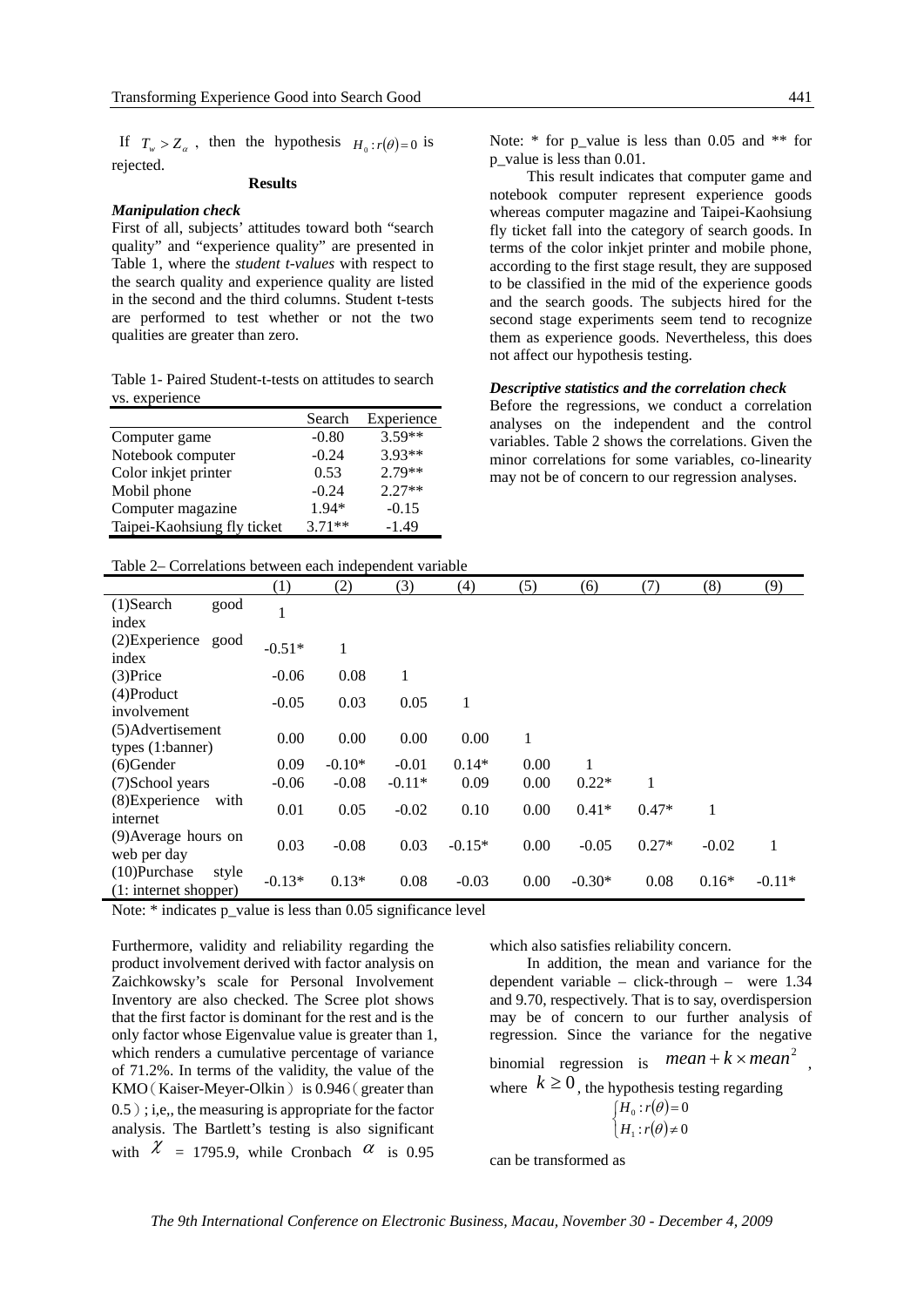$$
\begin{cases} H_0 : k = 0 \\ H_1 : k > 0 \end{cases}.
$$

If  $k = 0$  is rejected, it concludes with the negative binominal case. By Poisson regression, we derive the value of log likelihood as -584.506, and -529.619 with negative binominal regression. We firstly test the overdispersion problem with the Likelihood Ratio test. The estimate is

$$
T_{LR} = 2 \times (584.506 - 529.619) = 109.774 > \chi^2_{0.98(1)} = 5.41 \cdot
$$

Hence, the null hypothesis is rejected. Secondly, we performed the Wald test and the estimate is

$$
T_w = 56.66 > Z_{0.99} = 2.33.
$$

Again, the null hypothesis  $H_0: k = 0$  is rejected. Hence, we choose negative binominal regression for our further analyses.

#### *Negative binominal regressions*

Consequently, the negative binominal regressions are applied and the results are shown in Table 3.

Table 3 - Negative binomial regression on counts of click-through advertisements

| Models<br>Variables                                                                                                                                                                                                                                                                                                                                    |            | model | Search goods | Experience goods<br>model |      |                                       |  |
|--------------------------------------------------------------------------------------------------------------------------------------------------------------------------------------------------------------------------------------------------------------------------------------------------------------------------------------------------------|------------|-------|--------------|---------------------------|------|---------------------------------------|--|
|                                                                                                                                                                                                                                                                                                                                                        |            |       |              |                           |      | Coef. Std. Z-value Coef. Std. Z-value |  |
| Search index                                                                                                                                                                                                                                                                                                                                           | $-0.05$    | 0.04  | $-1.24$      |                           |      |                                       |  |
| Experience                                                                                                                                                                                                                                                                                                                                             |            |       |              | 0.11                      | 0.05 | $2.25*$                               |  |
| index                                                                                                                                                                                                                                                                                                                                                  |            |       |              |                           |      |                                       |  |
| Price                                                                                                                                                                                                                                                                                                                                                  | 0.21       | 0.09  | $2.42*$      | 0.20                      | 0.08 | $2.37*$                               |  |
| Product                                                                                                                                                                                                                                                                                                                                                | 0.08       | 0.08  | 0.99         | 0.08                      | 0.08 | 0.92                                  |  |
| involvement                                                                                                                                                                                                                                                                                                                                            |            |       |              |                           |      |                                       |  |
| Advertisement                                                                                                                                                                                                                                                                                                                                          | $-0.73$    | 0.17  | $-4.29**$    | $-0.74$                   | 0.17 | $-4.31**$                             |  |
| types                                                                                                                                                                                                                                                                                                                                                  |            |       |              |                           |      |                                       |  |
| (1:banner)                                                                                                                                                                                                                                                                                                                                             |            |       |              |                           |      |                                       |  |
| Gender                                                                                                                                                                                                                                                                                                                                                 | $-0.19$    | 0.20  | $-0.95$      | $-0.13$                   | 0.21 | $-0.65$                               |  |
| School years                                                                                                                                                                                                                                                                                                                                           | 0.05       | 0.08  | 0.63         | 0.08                      | 0.08 | 0.97                                  |  |
| Experience                                                                                                                                                                                                                                                                                                                                             | $-0.12$    | 0.11  | $-1.12$      | $-0.17$                   | 0.11 | $-1.50$                               |  |
| with internet                                                                                                                                                                                                                                                                                                                                          |            |       |              |                           |      |                                       |  |
| Average hours                                                                                                                                                                                                                                                                                                                                          | $-0.00$    | 0.07  | $-0.04$      | 0.00                      | 0.07 | 0.04                                  |  |
| on web per day                                                                                                                                                                                                                                                                                                                                         |            |       |              |                           |      |                                       |  |
| Purchase                                                                                                                                                                                                                                                                                                                                               | 0.18       | 0.36  | 0.50         | 0.20                      | 0.36 | 0.55                                  |  |
| style(1:internet)                                                                                                                                                                                                                                                                                                                                      |            |       |              |                           |      |                                       |  |
| shopper)                                                                                                                                                                                                                                                                                                                                               |            |       |              |                           |      |                                       |  |
| Constant                                                                                                                                                                                                                                                                                                                                               | $-1.53$    | 0.66  | $-2.34$      | $-1.54$                   | 0.65 | $-2.38$                               |  |
| log likelihood                                                                                                                                                                                                                                                                                                                                         | $-542.002$ |       |              | $-540.173$                |      |                                       |  |
| $\mathbf{M}$ and $\mathbf{M}$ and $\mathbf{M}$ and $\mathbf{M}$ and $\mathbf{M}$ are $\mathbf{M}$ and $\mathbf{M}$ and $\mathbf{M}$ are $\mathbf{M}$ and $\mathbf{M}$ and $\mathbf{M}$ are $\mathbf{M}$ and $\mathbf{M}$ are $\mathbf{M}$ and $\mathbf{M}$ are $\mathbf{M}$ and $\mathbf{M}$ are<br>$\mathbf{1}$<br>$\Omega$<br>$\mathbf{1}$<br>$\sim$ |            |       |              |                           |      |                                       |  |

Note:  $*$  indicates that p value is less than 0.05 significance level; \*\* is less than 0.01

#### *Ordinary least squares regression on time-spent*

Another dependent variable representing the information search efforts is the time spent for the information searches. Table 4 shows the OLS

regressions results.

Table 4 – OLS Regressions on search time (seconds) spent on each product (random-effects)

| Models           |             | Search goods model |            | Experience goods |               |         |  |
|------------------|-------------|--------------------|------------|------------------|---------------|---------|--|
| Variables        |             |                    |            | model            |               |         |  |
|                  | Coef.       | Std.               | $Z$ -value | Coef.            | Std.          | Z-value |  |
| Search           | good -22.42 | 12.79              | $-1.75$    |                  |               |         |  |
| index            |             |                    |            |                  |               |         |  |
| Experience       |             |                    |            | 29.69            | 13.69         | $2.17*$ |  |
| good index       |             |                    |            |                  |               |         |  |
| Price            | $-29.99$    | 25.64              | $-1.17$    | $-30.09$         | 25.56         | $-1.18$ |  |
| Product          | $-32.42$    | 18.23              | $-1.78$    | $-34.44$         | 18.19         | $-1.89$ |  |
| involvement      |             |                    |            |                  |               |         |  |
| Advertisement    | 0.00        | 46.61              | 0.00       | 0.00             | 46.46         | $-0.00$ |  |
| types            |             |                    |            |                  |               |         |  |
| (1:banner)       |             |                    |            |                  |               |         |  |
| Gender           | 9.87        | 97.03              | 0.10       | 16.79            | 98.39         | 0.17    |  |
| School years     | $-1.96$     | 38.29              | $-0.05$    | 5.98             | 38.76         | 0.15    |  |
| Experience       | 3.31        | 51.31              | 0.06       | $-6.16$          | 52.06         | $-0.12$ |  |
| with internet    |             |                    |            |                  |               |         |  |
| Average hours    | $-6.83$     | 32.21              | $-0.21$    | $-6.22$          | 32.63         | $-0.19$ |  |
| on web per day   |             |                    |            |                  |               |         |  |
| Purchase         |             | 203.97 186.97      | 1.09       | 206.81           | 189.18        | 1.09    |  |
| style(1:internet |             |                    |            |                  |               |         |  |
| shopper)         |             |                    |            |                  |               |         |  |
| Constant         |             | 662.34 296.55      | 2.23       |                  | 658.48 299.71 | 2.20    |  |
| Sample<br>size   |             | 396(33)            |            |                  | 396(33)       |         |  |
| (groups)         |             |                    |            |                  |               |         |  |
| $R^2$ (overall)  |             | 0.026              |            |                  | 0.030         |         |  |

Note:  $*$  indicates that p value is less than  $0.05$ significance level; \*\* is less than 0.01

The results in Table 4 show that the correlation directions and statistical significances are the same as those in Table 3 where the count of click-throughs served as the instrumental variable representing the information search efforts.

#### *Discussion*

The results in Table 3 and 4 are surprising which clearly indicate that subjects made more click-throughs and spent more time on the experience goods than search goods. According to Nelson's theory, consumers shall endeavor more to search for information regarding search goods. This is because consumers can fully identify search goods utility based on product specifications. Further investigation on the seemingly contradictive result was then conducted. We went through those web pages that subjects had clicked through.

 The investigation arrives two major findings: firstly, it is easy for web-page information providers to offer complete information about search goods. For instance, "EZtravel" is the web site of a local travel agency that provides fly tickets information. Web visitors can obtain a list of comprehensive side-by-side comparison regarding the flights within any designated period; the flight information collectors do not need to take any further search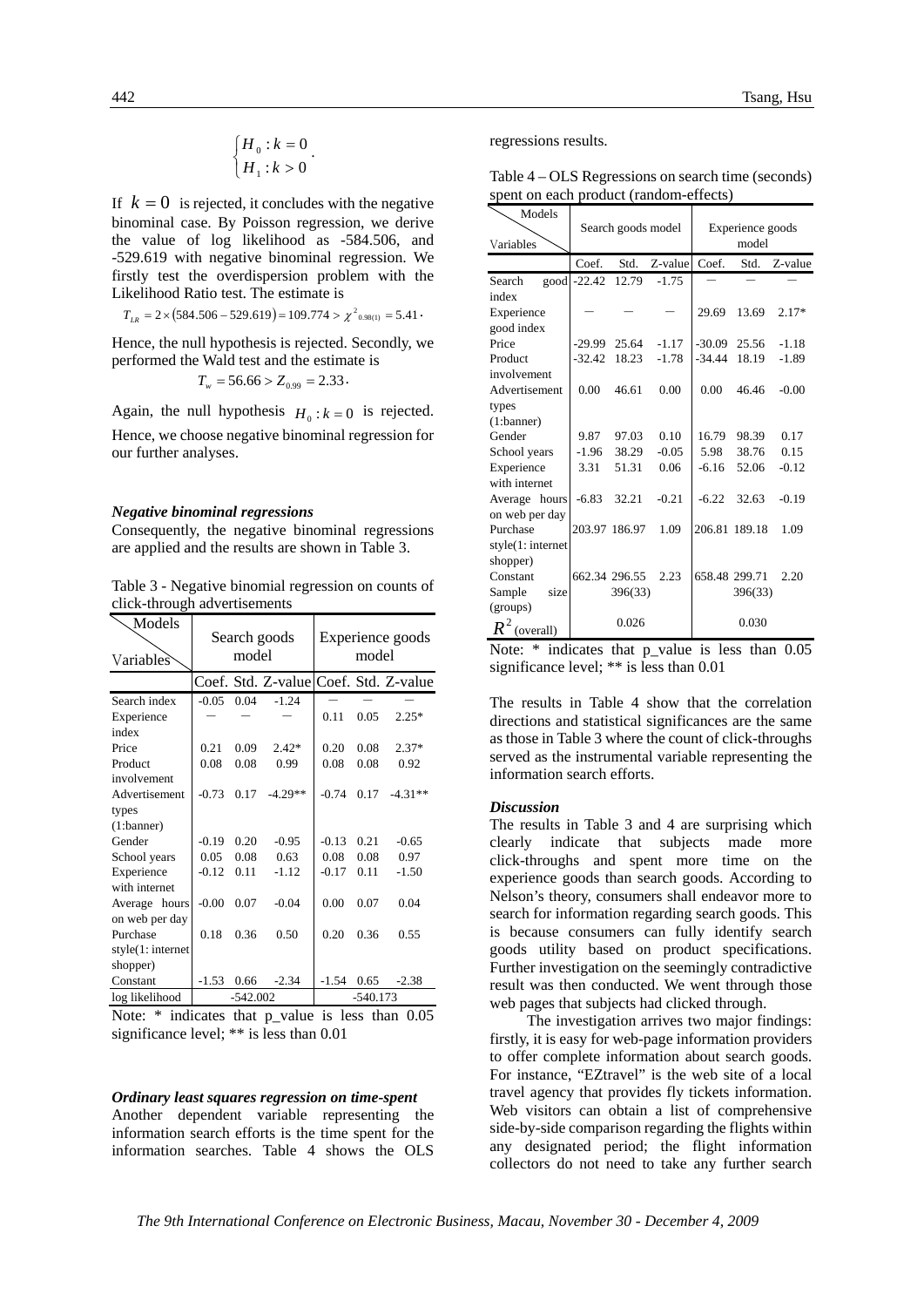action. On the other hand, for experience goods, it is difficult for web-page information providers to construct a web site with thorough information regarding the goods of different brands or alternatives.

 Secondly, we found that internet is also a wonderful place for experience goods users to exchange their usage experience. Internet blogs particularly are the places that users would like to share their personal experiences. Although experience goods by Nelson's definition could not be appreciated prior to purchase, a perspective consumer may borrow other users' experiences virtually. At the same time, borrowing through the forums and blogs is literally costless. For instance, "Mobile01" is an extremely popular web site for 3C (consumer, computer, communication) products users as well as other hobbies. The forums of the web site provide thousands of users' experiences and comments regarding all sorts of electronic equipments and their related "big toys" such as bicycles. Our investigation shows that experiment participants spent most of their time surfing around to gather the information they needed on experience goods. As a result, the amount of click-throughs for experience goods is greater than the clicks for search goods, which does not agree to our hypotheses derived from the product information search theory.

The experiment results show that the search good quality did not contribute more search efforts than the experience good quality do, which is contrary to our hypotheses based on information search theory (Nelson, 1974). To resolve this puzzling result, further investigation efforts were set by screening the web pages that experiment participants had gone through. The findings were twofold: firstly, for the web-page information providers, it is easy to offer product information of search goods than that of experience goods. Consumers can obtain a complete list of side-by-side comparison regarding the search goods but not for the experience goods. Secondly, although experience goods could not be appreciated prior to purchase, with the help of forums and blogs, perspective consumers may virtually experience other users' experiences without any cost prior to purchase. In our experiment, when collecting information, participants exerted more search efforts (the amount of time spent and the number of click-throughs) on experience goods than on search goods.

 Instead of showing Nelson's theory whether is outdated or not for the new media, the present study wishes to shed some lights on the uniqueness of the internet and the significance for advertising. The uniqueness is that the internet does not simply provide a costless vehicle for product information search, but also offer a robust tool for information

providers – such as the *consumer report* – as well as advertisement agents to present product qualities to the consumers. And this is particularly favorable for search goods (by Nelson's definition) because the product specifications of search goods can be easily reduced to item-by-item or side-by-side charts to deliver product information desired by consumers.

 On the other hand, it is more difficult to communicate the products with merely specifications of experience goods in conventional media. Accordingly, consumers may seek to consult other users' consumption experiences – the virtual experience, as Klein (1998) would coin. These efforts are not easily accessible before the internet era. However, due to the low cost of sharing information on the web, gratification after making their experiences known, and the immediacy of going public, consumers are more willing to document and post their experiences on web sites, e.g. electronic forums and blogs, as supposed to the traditional medium, such as magazines. As a result, perspective consumers can acquire needed information online in a timely fashion. Consequently, experience goods induce more search efforts than search goods. And it leads to an important implication for advertising, that is, the need for advertisements of experience goods may surpass that of search goods. An evidence for the implication is the omni-present ads on electronic forums and blogs on the social networking sites nowadays.

 Although our hypotheses drawn from Nelson's theory are rejected in light of the new medium, Nelson' eminent work pertains to show the significance of the distinction of product information attributes – search versus experience, even with the new medium. And the reverse of advertising implications indeed indicates the strengths of internet compared to traditional media, which echoes Klein (1998)'s demand for new assessment of the new medium.

 For practices, our study underlines an emerging market for advertising wherein demands for sharing the experience of experience goods are rising. In conventional advertising media, making personal experiences sharing is not only time consuming, but also unlikely to be achieved inexpensively. The internet, however, is a perfect medium to this end. Consumers are enticed to surf the web with minuscule cost of searching for product information and of sharing their use experiences on the web. Although, practitioners have far reckoned the potential for advertising since the inception of the internet (Verity, Hof, Baig, & Carey, 1994), the present study helps to enrich our understanding of the internet by highlighting its ubiquitous characteristic not to be found in any other advertising media.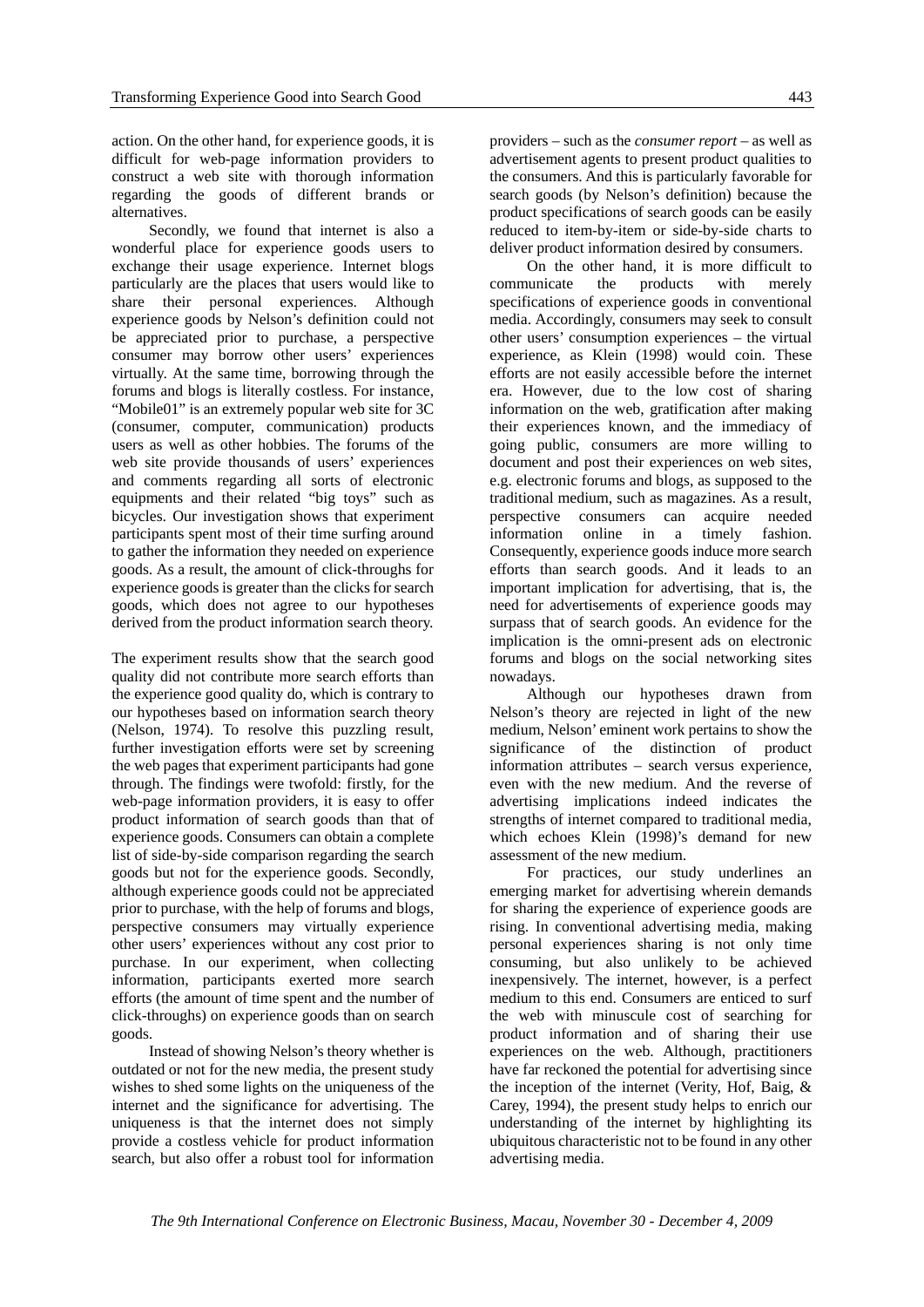#### *Future studies*

While our research objective is to investigate product information search online, one of the instrumental variable for search efforts that we adopt is click-trough, and the finding shows that click-through rate is positively affected by the attributes of goods' experience qualities. This finding may complement another research thread about click-through behavior. This thread of research is motivated by that click-through rate on internet ads is a widely adopted pricing mechanism nowadays, thus factors that could induce click-through are highly thought-after and carefully designed by advertisements. Shamdasani et al.(2001), for instance, address web advertising placement by examining two variables: website reputation and the relevance between website content and banner ad product category. Cho et al.(2001) explore the effects of different levels of forced exposure of web visitors to banner ads on advertising responses (e.g., banner click-through). Hofacker and Murphy (2000) study the effectiveness of the design of advertisement banners on click-through rates. Robinson, et al.(2007) examine the banner design elements affecting the effectiveness of banner ads in gaming industry and show that banners that are larger in size, longer in content, absent in promotional incentives and the presence of casino gaming information induce higher click-through rates.

 Beyond those design elements described above, Cho (2003) indicates that the level of product involvement, congruency between the content of a vehicle and the product category of an advertising banner, attitude toward the vehicle, and the overall attitude toward web advertising are four important factors affecting the click through rates. Moreover, although not directly on advertising responses of click-through, Novak et al.(2000) propose a construct wherein the web consumers' cognitive state experienced during navigation is investigated with a structural modeling on online data.

 To conclude, it would be beneficial to include product information attributes in the click-through study framework. Further, along with Kulviwat, et al. (2004)'s framework, we can expect an extensive descriptive model of information search behavior in internet.

#### **References**

- [1]. Briggs, R., & Hollis, N. (1997). Advertising on the Web: Is there response before click-through? *Journal of Advertising Research, 37(2)*, 33-45.
- [2]. Cameron, A. C., & Johansson, P. (1997). Count data regression using series expansions: With applications. *Journal of Applied Econometrics, 12*(3), 203-223.
- [3]. Chatterjee, P., Hoffman, D. L., & Novak, T. P.

444 Tsang, Hsu

(2003). Modeling the Clickstream: Implications for Web-Based Advertising Efforts. *Marketing Science, 22*(4), 520-542.

- [4]. Cho, C.-H. (1999). How Advertising Works on the WWW: Modified Elaboration Likelihood Model. Journal *of Current Issues & Research in Advertising, 21*(1), 33-50.
- [5]. Cho, C.-H., Lee, J.-G., & Tharp, M. (2001). Different Forced-Exposure Levels to Banner Advertisements. *Journal of Advertising Research, 41*, 45-56.
- [6]. Cho, C. H. (2003). Factors influencing clicking of banner ads on the WWW. *Cyberpsychology and Behavior, 6*(2), 201-215.
- [7]. Guo, C. (2001). A review on consumer external search: amount and determinants. *Journal of*  Business *and Psychology, 15*(3), 505-519.
- [8]. Hofacker, C. F., & Murphy, J. (2000). Clickable World Wide Web banner ads and content sites. *Journal of* Interactive *Marketing (John Wiley & Sons), 14*(1), 49-59.
- [9]. Hoffman, D. L., & Novak, T. P. (1996). Marketing in hypermedia computer-mediated environments: Conceptual foundations. *Journal of Marketing, 60*, 50-68.
- [10]. Klein, L. R. (1998). Evaluating the Potential of Interactive Media through a New Lens: Search versus Experience Goods. *Journal of Business Research, 41*(3), 195-203.
- [11].Klein, L. R., & Ford, G. T. (2003). Consumer search for information in the digital age: An empirical study of prepurchase search for automobiles. *Journal of Interactive Marketing, 17*(3), 29-49.
- [12].Kulviwat, S., Guo, C., & Engchanil, N. (2004). Determinants of online information search: A critical review and assessment. *Internet Research, 14*(3), 245-253.
- [13].Le, C. T. (1998). *Applied categorical data analysis*. New York: Wiley.
- [14].Leckenby, J. D., & Jongpil, H. (1998). Using Reach/Frequency for Web Media Planning. *Journal of Advertising Research, 38*, 7-20.
- [15].Leong, E. K. F., Huang, X., & Stanners, P. J. (1998). Comparing the Effectiveness of the Web Site with Traditional Media. *Journal of Advertising Research, 38*(5), 44-51.
- [16].Long, J. (1997). *Regression models for categorical and limited dependent variables*: Sage Publications Inc.
- [17].Long, J., & Freese, J. (2006). *Regression models for categorical dependent variables using Stata*: Stata press.
- [18].Nelson, P. (1974). Advertising as Information. *Journal of* Political *Economy, 82*(4), 729-754.
- [19].Novak, T. P., Hoffman, D. L., & Yung, Y.-F. (2000). Measuring the Customer Experience in Online Environments: A Structural Modeling